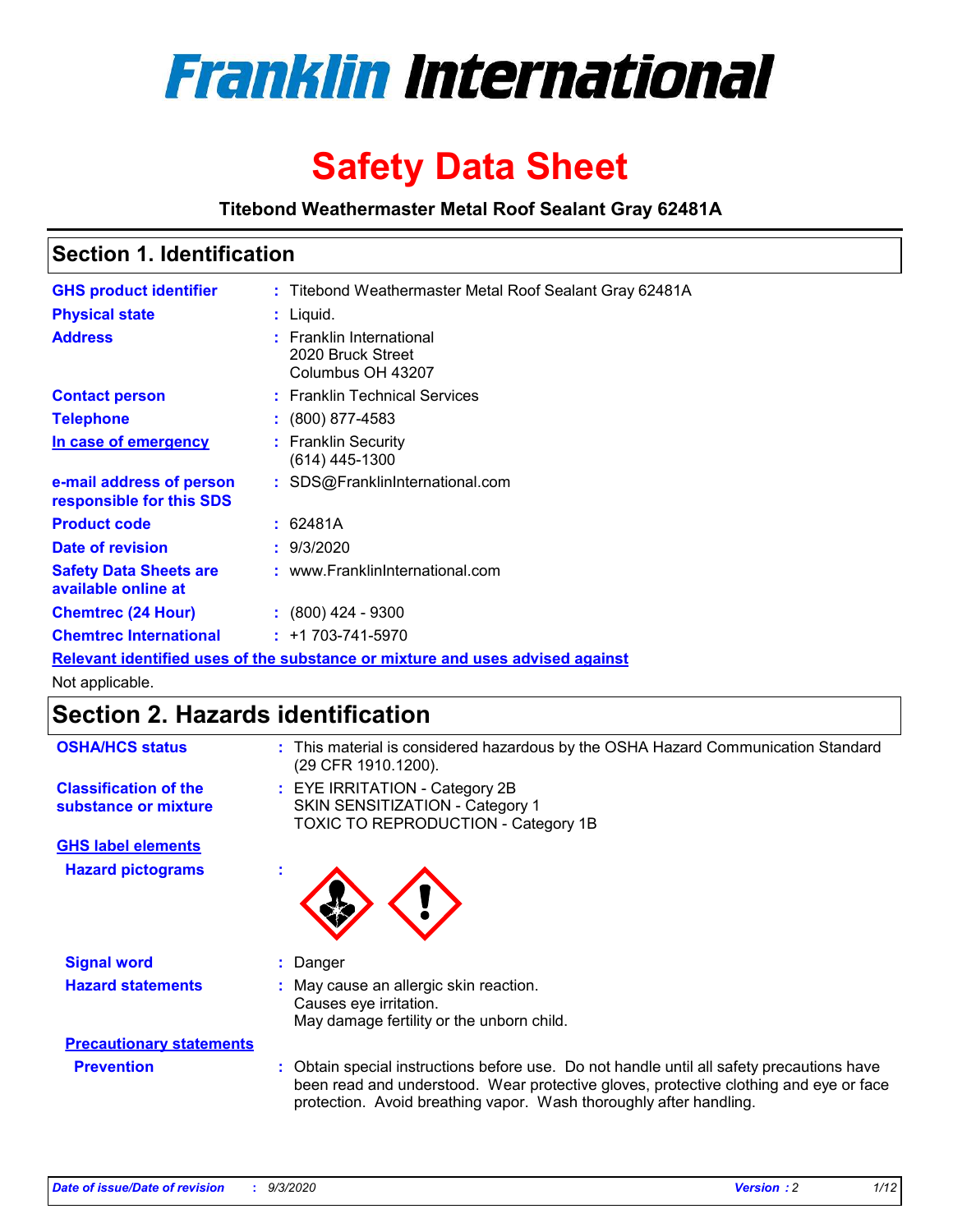### **Section 2. Hazards identification**

| <b>Response</b>                            | : IF exposed or concerned: Get medical advice or attention. Wash contaminated clothing<br>before reuse. IF ON SKIN: Wash with plenty of water. IF IN EYES: Rinse cautiously<br>with water for several minutes. Remove contact lenses, if present and easy to do.<br>Continue rinsing. If eye irritation persists: Get medical advice or attention. |
|--------------------------------------------|----------------------------------------------------------------------------------------------------------------------------------------------------------------------------------------------------------------------------------------------------------------------------------------------------------------------------------------------------|
| <b>Storage</b>                             | : Store locked up.                                                                                                                                                                                                                                                                                                                                 |
| <b>Disposal</b>                            | : Dispose of contents and container in accordance with all local, regional, national and<br>international regulations.                                                                                                                                                                                                                             |
| <b>Hazards not otherwise</b><br>classified | : Product generates methanol during cure.                                                                                                                                                                                                                                                                                                          |

# **Section 3. Composition/information on ingredients**

|  | : Mixture |
|--|-----------|

| <b>Ingredient name</b>       | 70     | <b>CAS number</b> |
|------------------------------|--------|-------------------|
| 3-aminopropyltriethoxysilane | צ≥     | 919-30-2          |
| Dibutyltin dilaurate         | $≤0.3$ | 77-58-7           |

Any concentration shown as a range is to protect confidentiality or is due to batch variation.

**There are no additional ingredients present which, within the current knowledge of the supplier and in the concentrations applicable, are classified as hazardous to health or the environment and hence require reporting in this section.**

**Occupational exposure limits, if available, are listed in Section 8.**

### **Section 4. First aid measures**

| <b>Description of necessary first aid measures</b> |                                                                                                                                                                                                                                                                                                                                                                                                                                                                                                                                                                                                                                                                                                                                                                           |
|----------------------------------------------------|---------------------------------------------------------------------------------------------------------------------------------------------------------------------------------------------------------------------------------------------------------------------------------------------------------------------------------------------------------------------------------------------------------------------------------------------------------------------------------------------------------------------------------------------------------------------------------------------------------------------------------------------------------------------------------------------------------------------------------------------------------------------------|
| <b>Eye contact</b>                                 | : Immediately flush eyes with plenty of water, occasionally lifting the upper and lower<br>eyelids. Check for and remove any contact lenses. Continue to rinse for at least 10<br>minutes. If irritation persists, get medical attention.                                                                                                                                                                                                                                                                                                                                                                                                                                                                                                                                 |
| <b>Inhalation</b>                                  | : Remove victim to fresh air and keep at rest in a position comfortable for breathing. If<br>not breathing, if breathing is irregular or if respiratory arrest occurs, provide artificial<br>respiration or oxygen by trained personnel. It may be dangerous to the person providing<br>aid to give mouth-to-mouth resuscitation. Get medical attention. If unconscious, place<br>in recovery position and get medical attention immediately. Maintain an open airway.<br>Loosen tight clothing such as a collar, tie, belt or waistband. In case of inhalation of<br>decomposition products in a fire, symptoms may be delayed. The exposed person may<br>need to be kept under medical surveillance for 48 hours.                                                       |
| <b>Skin contact</b>                                | : Wash with plenty of soap and water. Remove contaminated clothing and shoes. Wash<br>contaminated clothing thoroughly with water before removing it, or wear gloves.<br>Continue to rinse for at least 10 minutes. Get medical attention. In the event of any<br>complaints or symptoms, avoid further exposure. Wash clothing before reuse. Clean<br>shoes thoroughly before reuse.                                                                                                                                                                                                                                                                                                                                                                                     |
| <b>Ingestion</b>                                   | : Wash out mouth with water. Remove dentures if any. Remove victim to fresh air and<br>keep at rest in a position comfortable for breathing. If material has been swallowed and<br>the exposed person is conscious, give small quantities of water to drink. Stop if the<br>exposed person feels sick as vomiting may be dangerous. Do not induce vomiting<br>unless directed to do so by medical personnel. If vomiting occurs, the head should be<br>kept low so that vomit does not enter the lungs. Get medical attention. Never give<br>anything by mouth to an unconscious person. If unconscious, place in recovery position<br>and get medical attention immediately. Maintain an open airway. Loosen tight clothing<br>such as a collar, tie, belt or waistband. |
| Most important symptoms/effects, acute and delayed |                                                                                                                                                                                                                                                                                                                                                                                                                                                                                                                                                                                                                                                                                                                                                                           |
| <b>Potential acute health effects</b>              |                                                                                                                                                                                                                                                                                                                                                                                                                                                                                                                                                                                                                                                                                                                                                                           |
| <b>Eye contact</b>                                 | : May cause eye irritation.                                                                                                                                                                                                                                                                                                                                                                                                                                                                                                                                                                                                                                                                                                                                               |
| <b>Inhalation</b>                                  | : No known significant effects or critical hazards.                                                                                                                                                                                                                                                                                                                                                                                                                                                                                                                                                                                                                                                                                                                       |
|                                                    |                                                                                                                                                                                                                                                                                                                                                                                                                                                                                                                                                                                                                                                                                                                                                                           |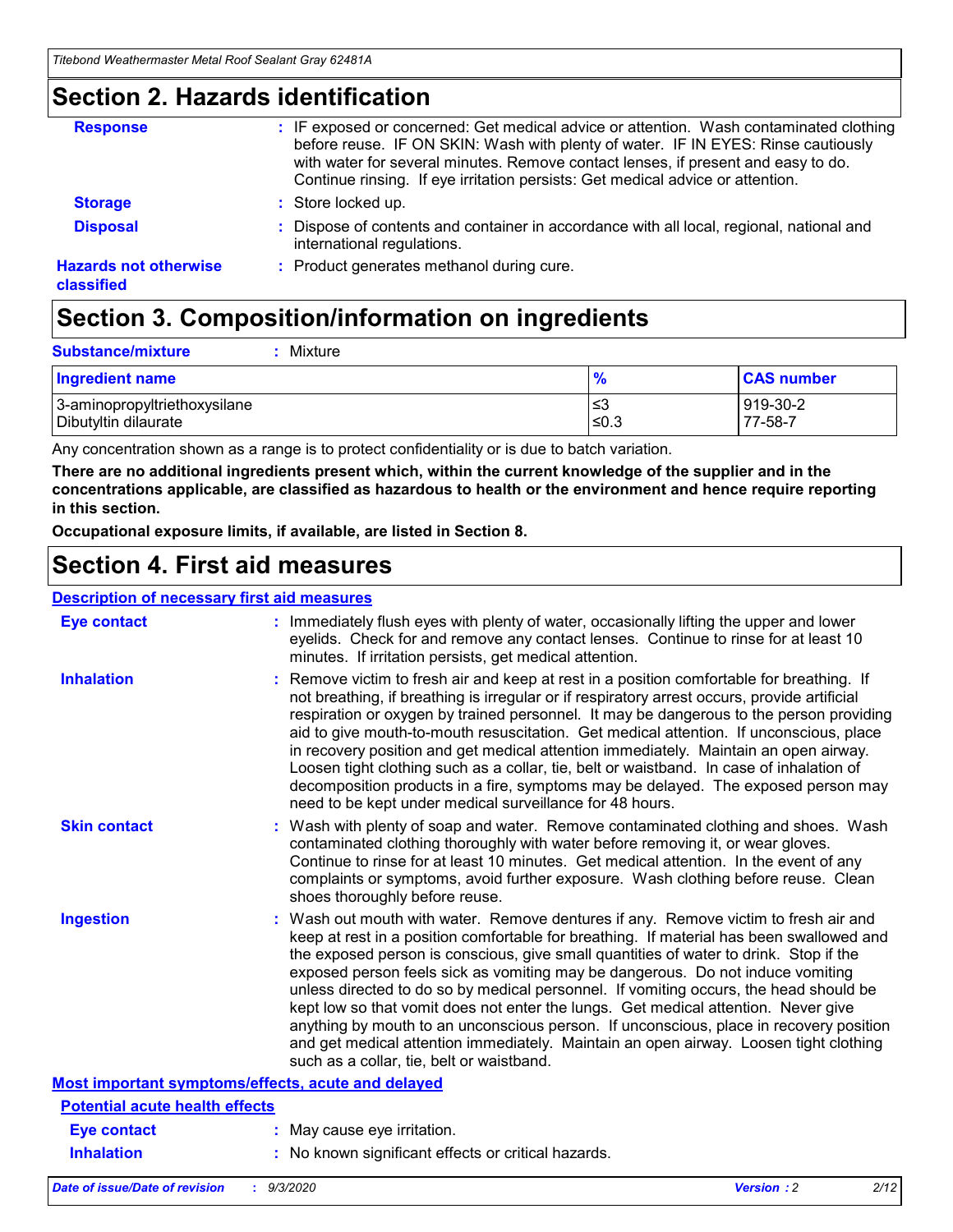| Titebond Weathermaster Metal Roof Sealant Gray 62481A |                                                                                                                                                                                                                                                                                                                                                                                                               |  |  |  |
|-------------------------------------------------------|---------------------------------------------------------------------------------------------------------------------------------------------------------------------------------------------------------------------------------------------------------------------------------------------------------------------------------------------------------------------------------------------------------------|--|--|--|
| <b>Section 4. First aid measures</b>                  |                                                                                                                                                                                                                                                                                                                                                                                                               |  |  |  |
| <b>Skin contact</b>                                   | : May cause skin irritation.                                                                                                                                                                                                                                                                                                                                                                                  |  |  |  |
| <b>Ingestion</b>                                      | : No known significant effects or critical hazards.                                                                                                                                                                                                                                                                                                                                                           |  |  |  |
| <b>Over-exposure signs/symptoms</b>                   |                                                                                                                                                                                                                                                                                                                                                                                                               |  |  |  |
| <b>Eye contact</b>                                    | : Adverse symptoms may include the following:<br>irritation<br>watering<br>redness                                                                                                                                                                                                                                                                                                                            |  |  |  |
| <b>Inhalation</b>                                     | : Adverse symptoms may include the following:<br>reduced fetal weight<br>increase in fetal deaths<br>skeletal malformations                                                                                                                                                                                                                                                                                   |  |  |  |
| <b>Skin contact</b>                                   | : Adverse symptoms may include the following:<br>irritation<br>redness<br>reduced fetal weight<br>increase in fetal deaths<br>skeletal malformations                                                                                                                                                                                                                                                          |  |  |  |
| <b>Ingestion</b>                                      | Adverse symptoms may include the following:<br>reduced fetal weight<br>increase in fetal deaths<br>skeletal malformations                                                                                                                                                                                                                                                                                     |  |  |  |
|                                                       | Indication of immediate medical attention and special treatment needed, if necessary                                                                                                                                                                                                                                                                                                                          |  |  |  |
| <b>Notes to physician</b>                             | : In case of inhalation of decomposition products in a fire, symptoms may be delayed.<br>The exposed person may need to be kept under medical surveillance for 48 hours.                                                                                                                                                                                                                                      |  |  |  |
| <b>Specific treatments</b>                            | No specific treatment.                                                                                                                                                                                                                                                                                                                                                                                        |  |  |  |
| <b>Protection of first-aiders</b>                     | No action shall be taken involving any personal risk or without suitable training. If it is<br>suspected that fumes are still present, the rescuer should wear an appropriate mask or<br>self-contained breathing apparatus. It may be dangerous to the person providing aid to<br>give mouth-to-mouth resuscitation. Wash contaminated clothing thoroughly with water<br>before removing it, or wear gloves. |  |  |  |

**See toxicological information (Section 11)**

### **Section 5. Fire-fighting measures**

| <b>Extinguishing media</b>                               |                                                                                                                                                                                                   |
|----------------------------------------------------------|---------------------------------------------------------------------------------------------------------------------------------------------------------------------------------------------------|
| <b>Suitable extinguishing</b><br>media                   | : Use an extinguishing agent suitable for the surrounding fire.                                                                                                                                   |
| <b>Unsuitable extinguishing</b><br>media                 | : None known.                                                                                                                                                                                     |
| <b>Specific hazards arising</b><br>from the chemical     | : In a fire or if heated, a pressure increase will occur and the container may burst.                                                                                                             |
| <b>Hazardous thermal</b><br>decomposition products       | Decomposition products may include the following materials:<br>carbon dioxide<br>carbon monoxide<br>nitrogen oxides<br>metal oxide/oxides                                                         |
| <b>Special protective actions</b><br>for fire-fighters   | Promptly isolate the scene by removing all persons from the vicinity of the incident if<br>there is a fire. No action shall be taken involving any personal risk or without suitable<br>training. |
| <b>Special protective</b><br>equipment for fire-fighters | Fire-fighters should wear appropriate protective equipment and self-contained breathing<br>apparatus (SCBA) with a full face-piece operated in positive pressure mode.                            |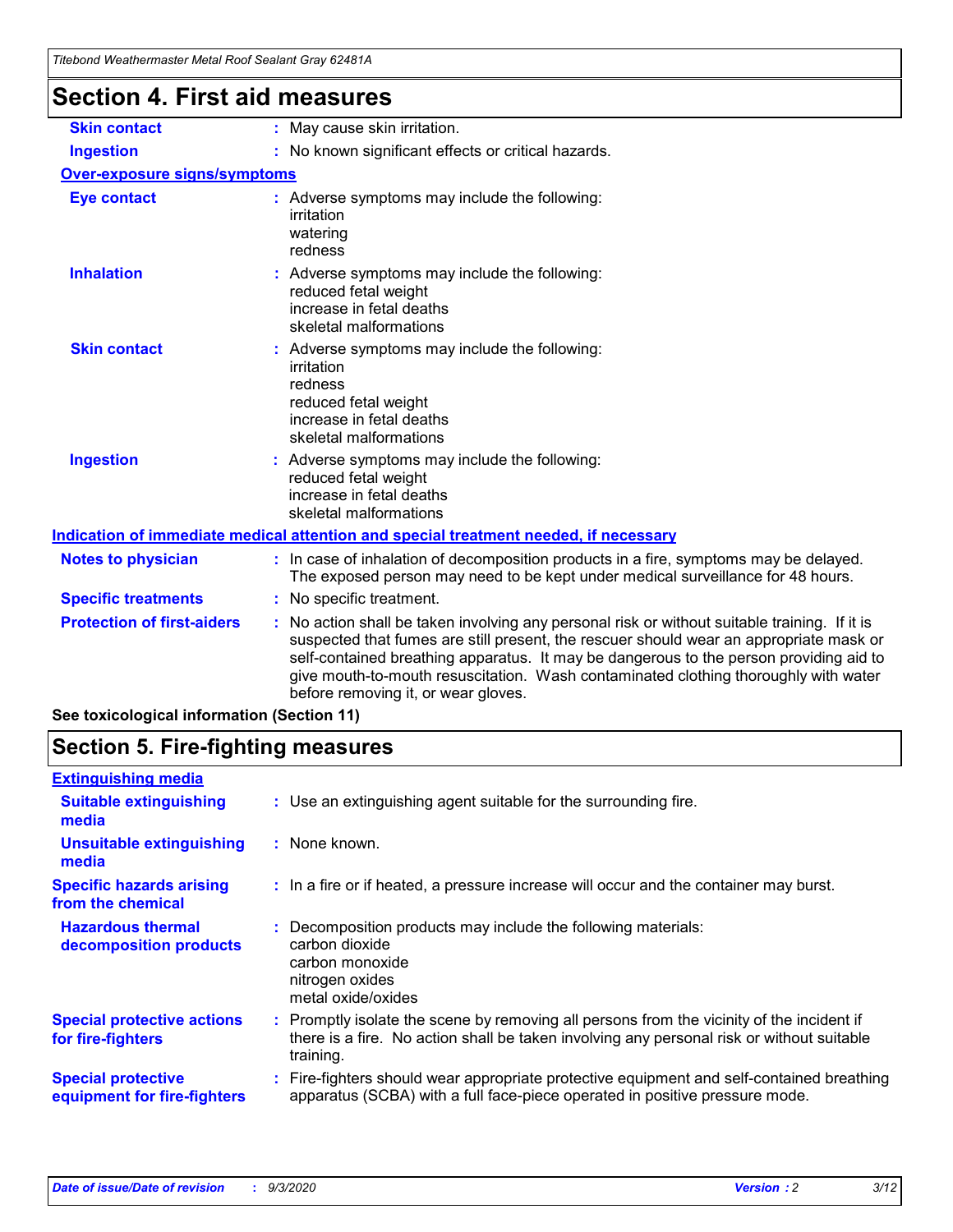### **Section 6. Accidental release measures**

|                                                              | Personal precautions, protective equipment and emergency procedures                                                                                                                                                                                                                                                                                                                                                                                                                                                                                                                                                                                                                                          |  |  |  |
|--------------------------------------------------------------|--------------------------------------------------------------------------------------------------------------------------------------------------------------------------------------------------------------------------------------------------------------------------------------------------------------------------------------------------------------------------------------------------------------------------------------------------------------------------------------------------------------------------------------------------------------------------------------------------------------------------------------------------------------------------------------------------------------|--|--|--|
| For non-emergency<br>personnel                               | : No action shall be taken involving any personal risk or without suitable training.<br>Evacuate surrounding areas. Keep unnecessary and unprotected personnel from<br>entering. Do not touch or walk through spilled material. Avoid breathing vapor or mist.<br>Provide adequate ventilation. Wear appropriate respirator when ventilation is<br>inadequate. Put on appropriate personal protective equipment.                                                                                                                                                                                                                                                                                             |  |  |  |
| For emergency responders                                     | : If specialized clothing is required to deal with the spillage, take note of any information in<br>Section 8 on suitable and unsuitable materials. See also the information in "For non-<br>emergency personnel".                                                                                                                                                                                                                                                                                                                                                                                                                                                                                           |  |  |  |
| <b>Environmental precautions</b>                             | : Avoid dispersal of spilled material and runoff and contact with soil, waterways, drains<br>and sewers. Inform the relevant authorities if the product has caused environmental<br>pollution (sewers, waterways, soil or air).                                                                                                                                                                                                                                                                                                                                                                                                                                                                              |  |  |  |
| <b>Methods and materials for containment and cleaning up</b> |                                                                                                                                                                                                                                                                                                                                                                                                                                                                                                                                                                                                                                                                                                              |  |  |  |
| <b>Small spill</b>                                           | : Stop leak if without risk. Move containers from spill area. Dilute with water and mop up<br>if water-soluble. Alternatively, or if water-insoluble, absorb with an inert dry material and<br>place in an appropriate waste disposal container. Dispose of via a licensed waste<br>disposal contractor.                                                                                                                                                                                                                                                                                                                                                                                                     |  |  |  |
| <b>Large spill</b>                                           | : Stop leak if without risk. Move containers from spill area. Approach release from<br>upwind. Prevent entry into sewers, water courses, basements or confined areas. Wash<br>spillages into an effluent treatment plant or proceed as follows. Contain and collect<br>spillage with non-combustible, absorbent material e.g. sand, earth, vermiculite or<br>diatomaceous earth and place in container for disposal according to local regulations<br>(see Section 13). Dispose of via a licensed waste disposal contractor. Contaminated<br>absorbent material may pose the same hazard as the spilled product. Note: see<br>Section 1 for emergency contact information and Section 13 for waste disposal. |  |  |  |

### **Section 7. Handling and storage**

#### **Precautions for safe handling**

| <b>Protective measures</b>                                                       | : Put on appropriate personal protective equipment (see Section 8). Persons with a<br>history of skin sensitization problems should not be employed in any process in which<br>this product is used. Avoid exposure - obtain special instructions before use. Avoid<br>exposure during pregnancy. Do not handle until all safety precautions have been read<br>and understood. Do not get in eyes or on skin or clothing. Do not ingest. Avoid<br>breathing vapor or mist. If during normal use the material presents a respiratory hazard,<br>use only with adequate ventilation or wear appropriate respirator. Keep in the original<br>container or an approved alternative made from a compatible material, kept tightly<br>closed when not in use. Empty containers retain product residue and can be hazardous.<br>Do not reuse container. |
|----------------------------------------------------------------------------------|--------------------------------------------------------------------------------------------------------------------------------------------------------------------------------------------------------------------------------------------------------------------------------------------------------------------------------------------------------------------------------------------------------------------------------------------------------------------------------------------------------------------------------------------------------------------------------------------------------------------------------------------------------------------------------------------------------------------------------------------------------------------------------------------------------------------------------------------------|
| <b>Advice on general</b><br>occupational hygiene                                 | : Eating, drinking and smoking should be prohibited in areas where this material is<br>handled, stored and processed. Workers should wash hands and face before eating,<br>drinking and smoking. Remove contaminated clothing and protective equipment before<br>entering eating areas. See also Section 8 for additional information on hygiene<br>measures.                                                                                                                                                                                                                                                                                                                                                                                                                                                                                    |
| <b>Conditions for safe storage,</b><br>including any<br><i>incompatibilities</i> | Store between the following temperatures: 0 to 120°C (32 to 248°F). Store in<br>accordance with local regulations. Store in original container protected from direct<br>sunlight in a dry, cool and well-ventilated area, away from incompatible materials (see<br>Section 10) and food and drink. Store locked up. Keep container tightly closed and<br>sealed until ready for use. Containers that have been opened must be carefully<br>resealed and kept upright to prevent leakage. Do not store in unlabeled containers.<br>Use appropriate containment to avoid environmental contamination. See Section 10 for<br>incompatible materials before handling or use.                                                                                                                                                                         |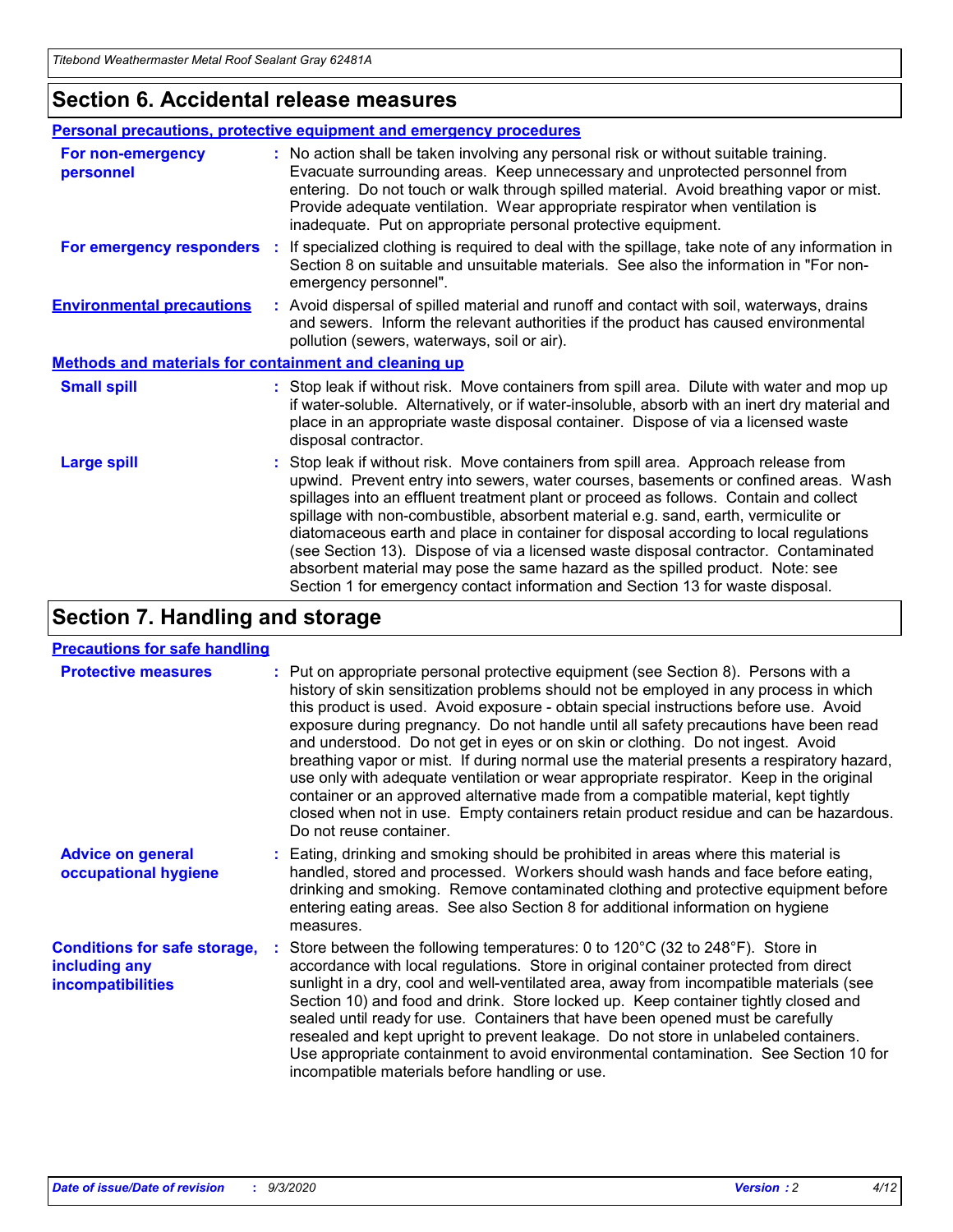# **Section 8. Exposure controls/personal protection**

#### **Control parameters**

#### **Occupational exposure limits**

| <b>Ingredient name</b>                               |    |                        | <b>Exposure limits</b>                                                                                                                                                                                                                                                                                                                                                                                                                                                                                                                                                                                                 |
|------------------------------------------------------|----|------------------------|------------------------------------------------------------------------------------------------------------------------------------------------------------------------------------------------------------------------------------------------------------------------------------------------------------------------------------------------------------------------------------------------------------------------------------------------------------------------------------------------------------------------------------------------------------------------------------------------------------------------|
| 3-aminopropyltriethoxysilane<br>Dibutyltin dilaurate |    |                        | None.<br>ACGIH TLV (United States, 3/2020). Absorbed through skin.<br>Notes: as Sn<br>TWA: $0.1 \text{ mg/m}^3$ , (as Sn) 8 hours.<br>STEL: 0.2 mg/m <sup>3</sup> , (as Sn) 15 minutes.<br>NIOSH REL (United States, 10/2016). Absorbed through skin.<br>Notes: as Sn<br>TWA: 0.1 mg/m <sup>3</sup> , (as Sn) 10 hours.<br>OSHA PEL (United States, 5/2018). Notes: as Sn<br>TWA: 0.1 mg/m <sup>3</sup> , (as Sn) 8 hours.<br>OSHA PEL 1989 (United States, 3/1989). Absorbed through skin.<br>Notes: measured as Sn<br>TWA: 0.1 mg/m <sup>3</sup> , (measured as Sn) 8 hours. Form: Organic                           |
| <b>Appropriate engineering</b><br>controls           |    |                        | : If user operations generate dust, fumes, gas, vapor or mist, use process enclosures,<br>local exhaust ventilation or other engineering controls to keep worker exposure to<br>airborne contaminants below any recommended or statutory limits.                                                                                                                                                                                                                                                                                                                                                                       |
| <b>Environmental exposure</b><br>controls            |    |                        | Emissions from ventilation or work process equipment should be checked to ensure<br>they comply with the requirements of environmental protection legislation. In some<br>cases, fume scrubbers, filters or engineering modifications to the process equipment<br>will be necessary to reduce emissions to acceptable levels.                                                                                                                                                                                                                                                                                          |
| <b>Individual protection measures</b>                |    |                        |                                                                                                                                                                                                                                                                                                                                                                                                                                                                                                                                                                                                                        |
| <b>Hygiene measures</b>                              |    |                        | : Wash hands, forearms and face thoroughly after handling chemical products, before<br>eating, smoking and using the lavatory and at the end of the working period.<br>Appropriate techniques should be used to remove potentially contaminated clothing.<br>Contaminated work clothing should not be allowed out of the workplace. Wash<br>contaminated clothing before reusing. Ensure that eyewash stations and safety<br>showers are close to the workstation location.                                                                                                                                            |
| <b>Eye/face protection</b>                           |    |                        | Safety eyewear complying with an approved standard should be used when a risk<br>assessment indicates this is necessary to avoid exposure to liquid splashes, mists,<br>gases or dusts. If contact is possible, the following protection should be worn, unless<br>the assessment indicates a higher degree of protection: chemical splash goggles.                                                                                                                                                                                                                                                                    |
| <b>Skin protection</b>                               |    |                        |                                                                                                                                                                                                                                                                                                                                                                                                                                                                                                                                                                                                                        |
| <b>Hand protection</b>                               |    |                        | : Chemical-resistant, impervious gloves complying with an approved standard should be<br>worn at all times when handling chemical products if a risk assessment indicates this is<br>necessary. Considering the parameters specified by the glove manufacturer, check<br>during use that the gloves are still retaining their protective properties. It should be<br>noted that the time to breakthrough for any glove material may be different for different<br>glove manufacturers. In the case of mixtures, consisting of several substances, the<br>protection time of the gloves cannot be accurately estimated. |
| <b>Body protection</b>                               |    | handling this product. | Personal protective equipment for the body should be selected based on the task being<br>performed and the risks involved and should be approved by a specialist before                                                                                                                                                                                                                                                                                                                                                                                                                                                |
| <b>Other skin protection</b>                         |    |                        | : Appropriate footwear and any additional skin protection measures should be selected<br>based on the task being performed and the risks involved and should be approved by a<br>specialist before handling this product.                                                                                                                                                                                                                                                                                                                                                                                              |
| <b>Respiratory protection</b>                        | ÷. | aspects of use.        | Based on the hazard and potential for exposure, select a respirator that meets the<br>appropriate standard or certification. Respirators must be used according to a<br>respiratory protection program to ensure proper fitting, training, and other important                                                                                                                                                                                                                                                                                                                                                         |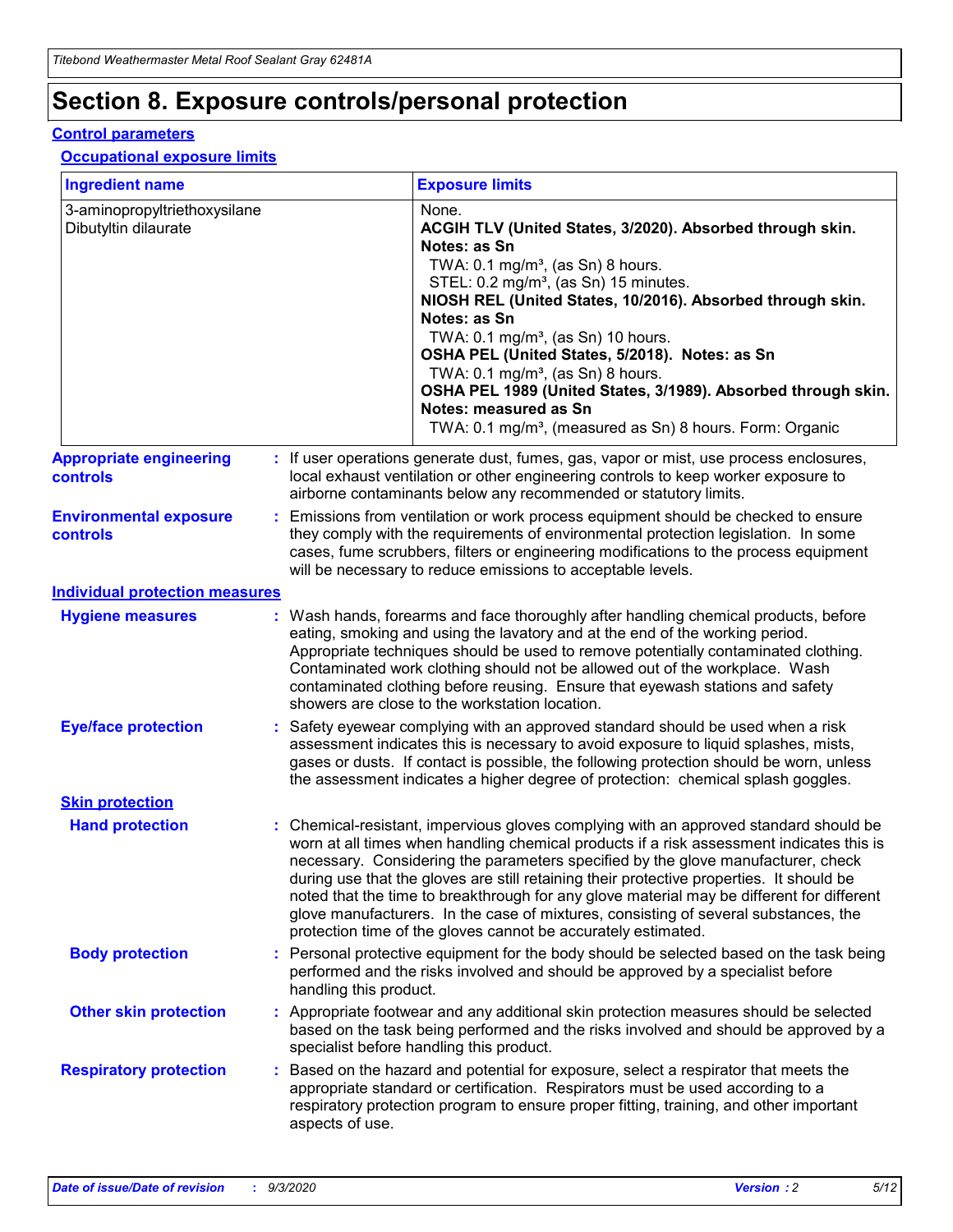### **Section 9. Physical and chemical properties**

#### **Appearance**

| <b>Physical state</b>                                  |   | : Liquid. [Paste.]                                              |
|--------------------------------------------------------|---|-----------------------------------------------------------------|
| <b>Color</b>                                           |   | Gray.                                                           |
| Odor                                                   |   | Characteristic.                                                 |
| <b>Odor threshold</b>                                  | ÷ | Not available.                                                  |
| рH                                                     |   | Not applicable.                                                 |
| <b>Melting point</b>                                   |   | : Not available.                                                |
| <b>Boiling point</b>                                   |   | : $>200^{\circ}$ C ( $>392^{\circ}$ F)                          |
| <b>Flash point</b>                                     |   | Closed cup: >200°C (>392°F) [Setaflash.]                        |
| <b>Evaporation rate</b>                                |   | $:$ >1 (butyl acetate = 1)                                      |
| <b>Flammability (solid, gas)</b>                       |   | : Not available.                                                |
| <b>Lower and upper explosive</b><br>(flammable) limits |   | : Not available.                                                |
| <b>VOC (less water, less)</b><br>exempt solvents)      |   | : 0 g/l                                                         |
| <b>Volatility</b>                                      |   | $: 0\%$ (w/w)                                                   |
| <b>Vapor density</b>                                   |   | Not available.                                                  |
| <b>Relative density</b>                                |   | $\mathbf{1}$ $\mathbf{\sqrt{432}}$                              |
| <b>Solubility</b>                                      |   | Insoluble in the following materials: cold water and hot water. |
| <b>Solubility in water</b>                             |   | Not available.                                                  |
| <b>Partition coefficient: n-</b><br>octanol/water      |   | : Not available.                                                |
| <b>Auto-ignition temperature</b>                       |   | : Not available.                                                |
| <b>Decomposition temperature</b>                       |   | : Not available.                                                |
| <b>Viscosity</b>                                       |   | $:$ Not available.                                              |

### **Section 10. Stability and reactivity**

| <b>Reactivity</b>                            |    | : No specific test data related to reactivity available for this product or its ingredients.            |
|----------------------------------------------|----|---------------------------------------------------------------------------------------------------------|
| <b>Chemical stability</b>                    |    | : The product is stable.                                                                                |
| <b>Possibility of hazardous</b><br>reactions |    | : Under normal conditions of storage and use, hazardous reactions will not occur.                       |
| <b>Conditions to avoid</b>                   |    | : No specific data.                                                                                     |
| <b>Incompatible materials</b>                | ٠. | No specific data.                                                                                       |
| <b>Hazardous decomposition</b><br>products   | ÷. | Under normal conditions of storage and use, hazardous decomposition products should<br>not be produced. |

### **Section 11. Toxicological information**

#### **Information on toxicological effects**

#### **Acute toxicity**

| <b>Product/ingredient name</b> | <b>Result</b>           | <b>Species</b> | <b>Dose</b>                | <b>Exposure</b> |
|--------------------------------|-------------------------|----------------|----------------------------|-----------------|
| 3-aminopropyltriethoxysilane   | <b>ILD50 Dermal</b>     | Rabbit         | 4.29 g/kg                  |                 |
| Dibutyltin dilaurate           | ILD50 Oral<br>LD50 Oral | Rat<br>Rat     | $1.57$ g/kg<br>175 $mg/kg$ |                 |
|                                |                         |                |                            |                 |

**Irritation/Corrosion**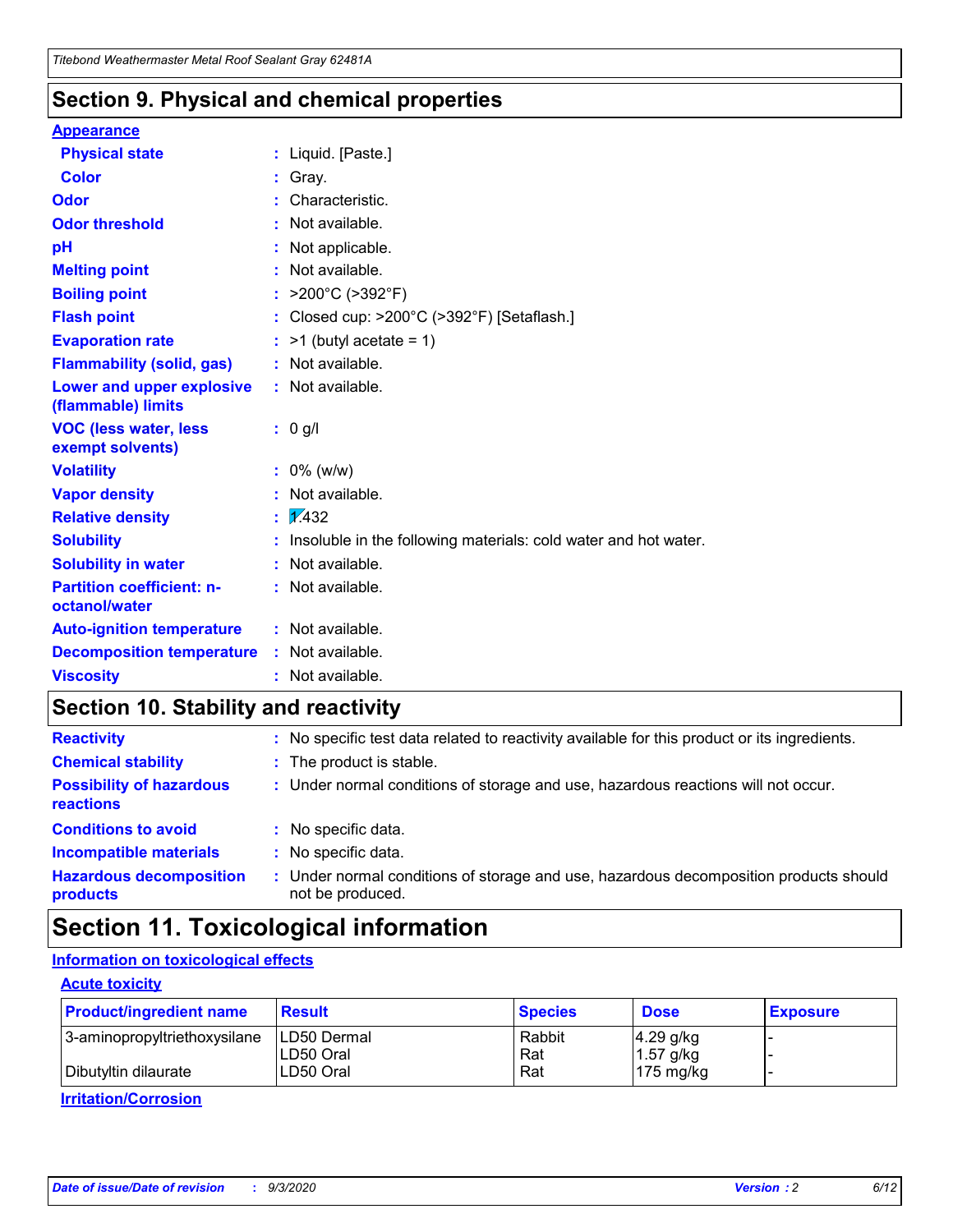# **Section 11. Toxicological information**

| <b>Product/ingredient name</b> | <b>Result</b>            | <b>Species</b> | <b>Score</b> | <b>Exposure</b>    | <b>Observation</b> |
|--------------------------------|--------------------------|----------------|--------------|--------------------|--------------------|
| 3-aminopropyltriethoxysilane   | Eyes - Mild irritant     | Rabbit         |              | $100 \text{ mg}$   |                    |
|                                | Eyes - Severe irritant   | Rabbit         |              | 24 hours 750       |                    |
|                                |                          |                |              | ug                 |                    |
|                                | Skin - Severe irritant   | Rabbit         |              | 24 hours 5         | -                  |
| Dibutyltin dilaurate           | Eyes - Moderate irritant | Rabbit         |              | mg<br>24 hours 100 |                    |
|                                |                          |                |              | mg                 |                    |
|                                | Skin - Severe irritant   | Rabbit         |              | 500 mg             | -                  |

#### **Sensitization**

Not available.

#### **Mutagenicity**

Not available.

#### **Carcinogenicity**

Not available.

#### **Reproductive toxicity**

Not available.

#### **Teratogenicity**

Not available.

#### **Specific target organ toxicity (single exposure)**

Not available.

#### **Specific target organ toxicity (repeated exposure)**

| <b>Name</b>                                                                  |                                                                                                                             | <b>Category</b>                                     | <b>Route of</b><br>exposure | <b>Target organs</b> |  |  |
|------------------------------------------------------------------------------|-----------------------------------------------------------------------------------------------------------------------------|-----------------------------------------------------|-----------------------------|----------------------|--|--|
| Dibutyltin dilaurate                                                         |                                                                                                                             | Category 1                                          | $\overline{\phantom{0}}$    | respiratory system   |  |  |
| <b>Aspiration hazard</b><br>Not available.                                   |                                                                                                                             |                                                     |                             |                      |  |  |
| <b>Information on the likely</b><br>routes of exposure                       | : Not available.                                                                                                            |                                                     |                             |                      |  |  |
| <b>Potential acute health effects</b>                                        |                                                                                                                             |                                                     |                             |                      |  |  |
| <b>Eye contact</b>                                                           |                                                                                                                             | : May cause eye irritation.                         |                             |                      |  |  |
| <b>Inhalation</b>                                                            |                                                                                                                             | : No known significant effects or critical hazards. |                             |                      |  |  |
| <b>Skin contact</b>                                                          |                                                                                                                             | : May cause skin irritation.                        |                             |                      |  |  |
| <b>Ingestion</b>                                                             |                                                                                                                             | : No known significant effects or critical hazards. |                             |                      |  |  |
| Symptoms related to the physical, chemical and toxicological characteristics |                                                                                                                             |                                                     |                             |                      |  |  |
| <b>Eye contact</b>                                                           | : Adverse symptoms may include the following:<br>irritation<br>watering<br>redness                                          |                                                     |                             |                      |  |  |
| <b>Inhalation</b>                                                            | : Adverse symptoms may include the following:<br>reduced fetal weight<br>increase in fetal deaths<br>skeletal malformations |                                                     |                             |                      |  |  |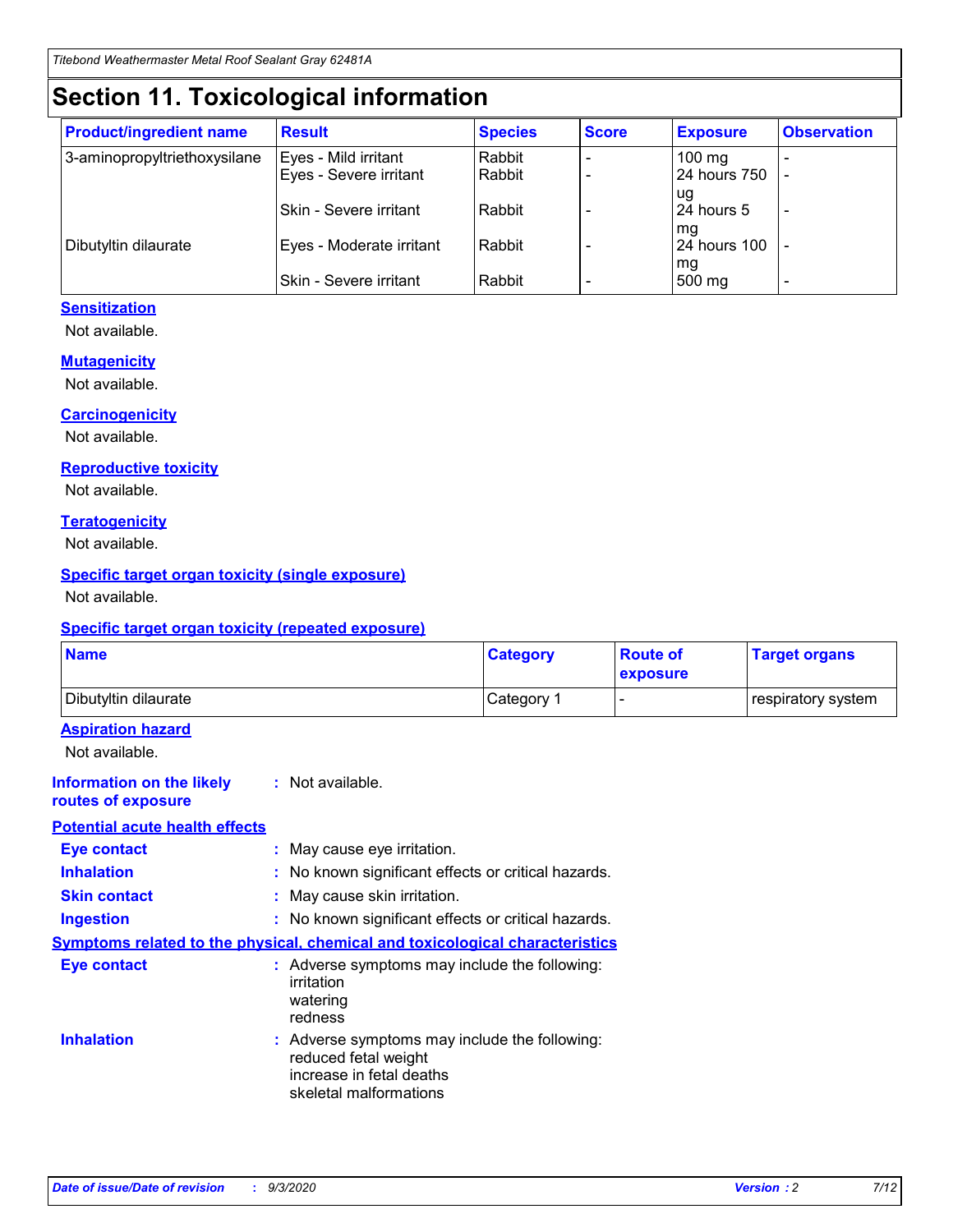*Titebond Weathermaster Metal Roof Sealant Gray 62481A*

# **Section 11. Toxicological information**

| <b>Skin contact</b>                     | irritation<br>redness<br>reduced fetal weight<br>increase in fetal deaths<br>skeletal malformations | : Adverse symptoms may include the following:                                            |
|-----------------------------------------|-----------------------------------------------------------------------------------------------------|------------------------------------------------------------------------------------------|
| <b>Ingestion</b>                        | reduced fetal weight<br>increase in fetal deaths<br>skeletal malformations                          | : Adverse symptoms may include the following:                                            |
|                                         |                                                                                                     | Delayed and immediate effects and also chronic effects from short and long term exposure |
| <b>Short term exposure</b>              |                                                                                                     |                                                                                          |
| <b>Potential immediate</b><br>effects   | : Not available.                                                                                    |                                                                                          |
| <b>Potential delayed effects</b>        | : Not available.                                                                                    |                                                                                          |
| <b>Long term exposure</b>               |                                                                                                     |                                                                                          |
| <b>Potential immediate</b><br>effects   | : Not available.                                                                                    |                                                                                          |
| <b>Potential delayed effects</b>        | : Not available.                                                                                    |                                                                                          |
| <b>Potential chronic health effects</b> |                                                                                                     |                                                                                          |
| Not available.                          |                                                                                                     |                                                                                          |
| <b>General</b>                          | very low levels.                                                                                    | : Once sensitized, a severe allergic reaction may occur when subsequently exposed to     |
| <b>Carcinogenicity</b>                  |                                                                                                     | : No known significant effects or critical hazards.                                      |
| <b>Mutagenicity</b>                     |                                                                                                     | No known significant effects or critical hazards.                                        |
| <b>Teratogenicity</b>                   |                                                                                                     | May damage the unborn child.                                                             |
| <b>Developmental effects</b>            |                                                                                                     | : No known significant effects or critical hazards.                                      |
| <b>Fertility effects</b>                | May damage fertility.                                                                               |                                                                                          |
| <b>Numerical measures of toxicity</b>   |                                                                                                     |                                                                                          |
| <b>Acute toxicity estimates</b>         |                                                                                                     |                                                                                          |
| Not available.                          |                                                                                                     |                                                                                          |

# **Section 12. Ecological information**

#### **Toxicity**

| <b>Product/ingredient name</b> | <b>Result</b>                                       | <b>Species</b>               | <b>Exposure</b>       |
|--------------------------------|-----------------------------------------------------|------------------------------|-----------------------|
| Dibutyltin dilaurate           | $ IC50>3$ mg/l<br>Chronic EC10 > 2 mg/l Fresh water | Algae<br>Algae - Desmodesmus | 72 hours<br>196 hours |
|                                |                                                     | subspicatus                  |                       |

#### **Persistence and degradability**

| <b>Product/ingredient name</b> | <b>Test</b>                                                                    | <b>Result</b>  |                   | <b>Dose</b> | <b>Inoculum</b>         |
|--------------------------------|--------------------------------------------------------------------------------|----------------|-------------------|-------------|-------------------------|
| Dibutyltin dilaurate           | OECD 301F<br>Ready<br>Biodegradability -<br>Manometric<br>Respirometry<br>Test | 23 % - 28 days |                   |             |                         |
| <b>Product/ingredient name</b> | <b>Aquatic half-life</b>                                                       |                | <b>Photolysis</b> |             | <b>Biodegradability</b> |
| Dibutyltin dilaurate           |                                                                                |                |                   |             | <b>Inherent</b>         |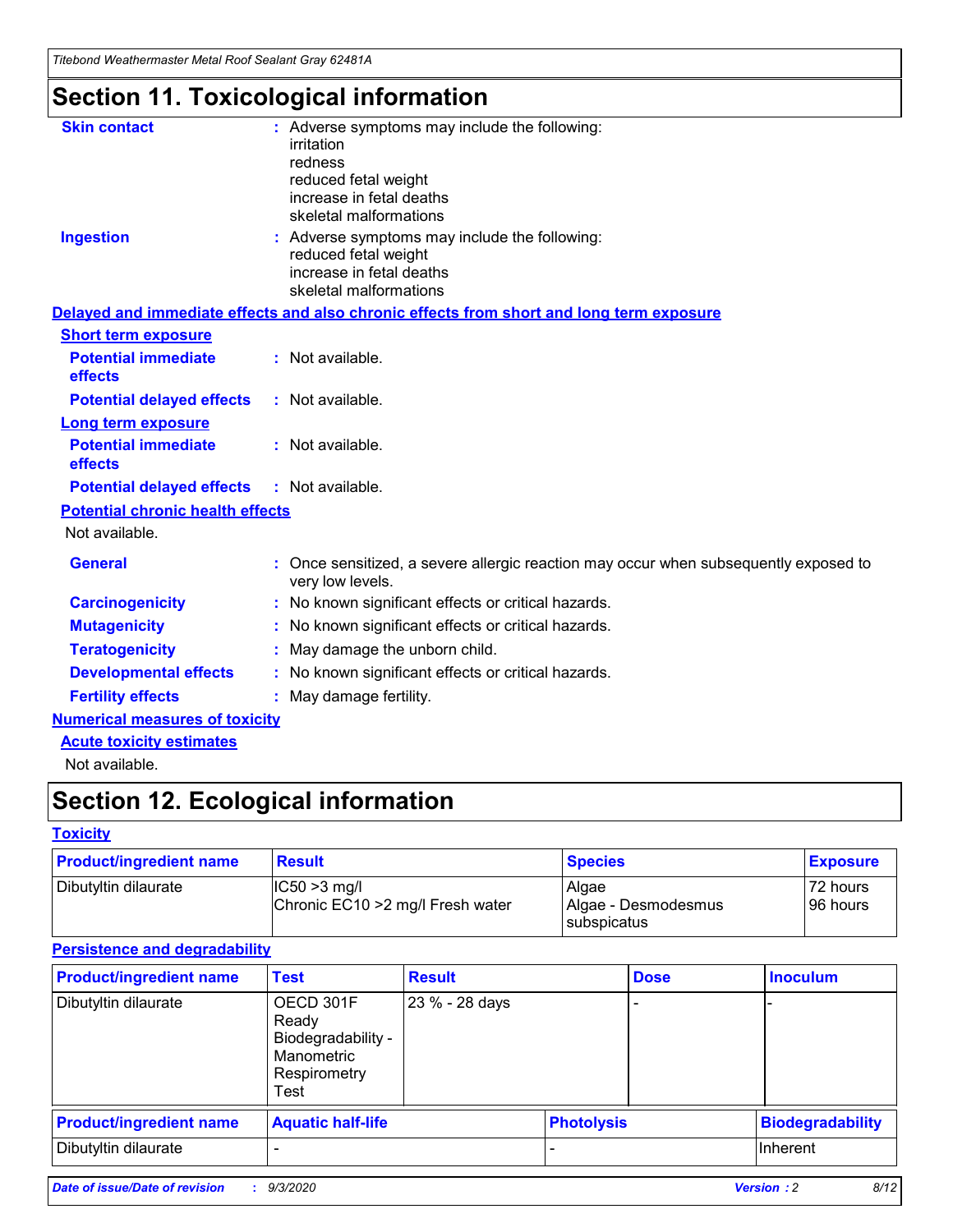# **Section 12. Ecological information**

#### **Bioaccumulative potential**

| <b>Product/ingredient name</b> | <b>LogP</b> <sub>ow</sub> | <b>BCF</b> | <b>Potential</b> |
|--------------------------------|---------------------------|------------|------------------|
| 3-aminopropyltriethoxysilane   | 4.44                      | 3.4        | low              |
| Dibutyltin dilaurate           |                           | 2.91       | low              |

#### **Mobility in soil**

| <b>Soil/water partition</b>           | $:$ Not available. |
|---------------------------------------|--------------------|
| <b>coefficient</b> (K <sub>oc</sub> ) |                    |

**Other adverse effects** : No known significant effects or critical hazards.

### **Section 13. Disposal considerations**

**Disposal methods :**

The generation of waste should be avoided or minimized wherever possible. Disposal of this product, solutions and any by-products should at all times comply with the requirements of environmental protection and waste disposal legislation and any regional local authority requirements. Dispose of surplus and non-recyclable products via a licensed waste disposal contractor. Waste should not be disposed of untreated to the sewer unless fully compliant with the requirements of all authorities with jurisdiction. Waste packaging should be recycled. Incineration or landfill should only be considered when recycling is not feasible. This material and its container must be disposed of in a safe way. Care should be taken when handling emptied containers that have not been cleaned or rinsed out. Empty containers or liners may retain some product residues. Avoid dispersal of spilled material and runoff and contact with soil, waterways, drains and sewers.

### **Section 14. Transport information**

|                                      | <b>DOT</b><br><b>Classification</b> | <b>TDG</b><br><b>Classification</b> | <b>Mexico</b><br><b>Classification</b> | <b>ADR/RID</b>               | <b>IMDG</b>              | <b>IATA</b>    |
|--------------------------------------|-------------------------------------|-------------------------------------|----------------------------------------|------------------------------|--------------------------|----------------|
| <b>UN number</b>                     | Not regulated.                      | Not regulated.                      | Not regulated.                         | Not regulated.               | Not regulated.           | Not regulated. |
| <b>UN proper</b><br>shipping name    |                                     |                                     |                                        |                              |                          |                |
| <b>Transport</b><br>hazard class(es) | $\overline{\phantom{m}}$            | $\overline{\phantom{0}}$            | $\qquad \qquad$                        | $\qquad \qquad \blacksquare$ | $\overline{\phantom{0}}$ |                |
| <b>Packing group</b>                 | -                                   |                                     |                                        |                              |                          |                |
| <b>Environmental</b><br>hazards      | No.                                 | No.                                 | No.                                    | No.                          | No.                      | No.            |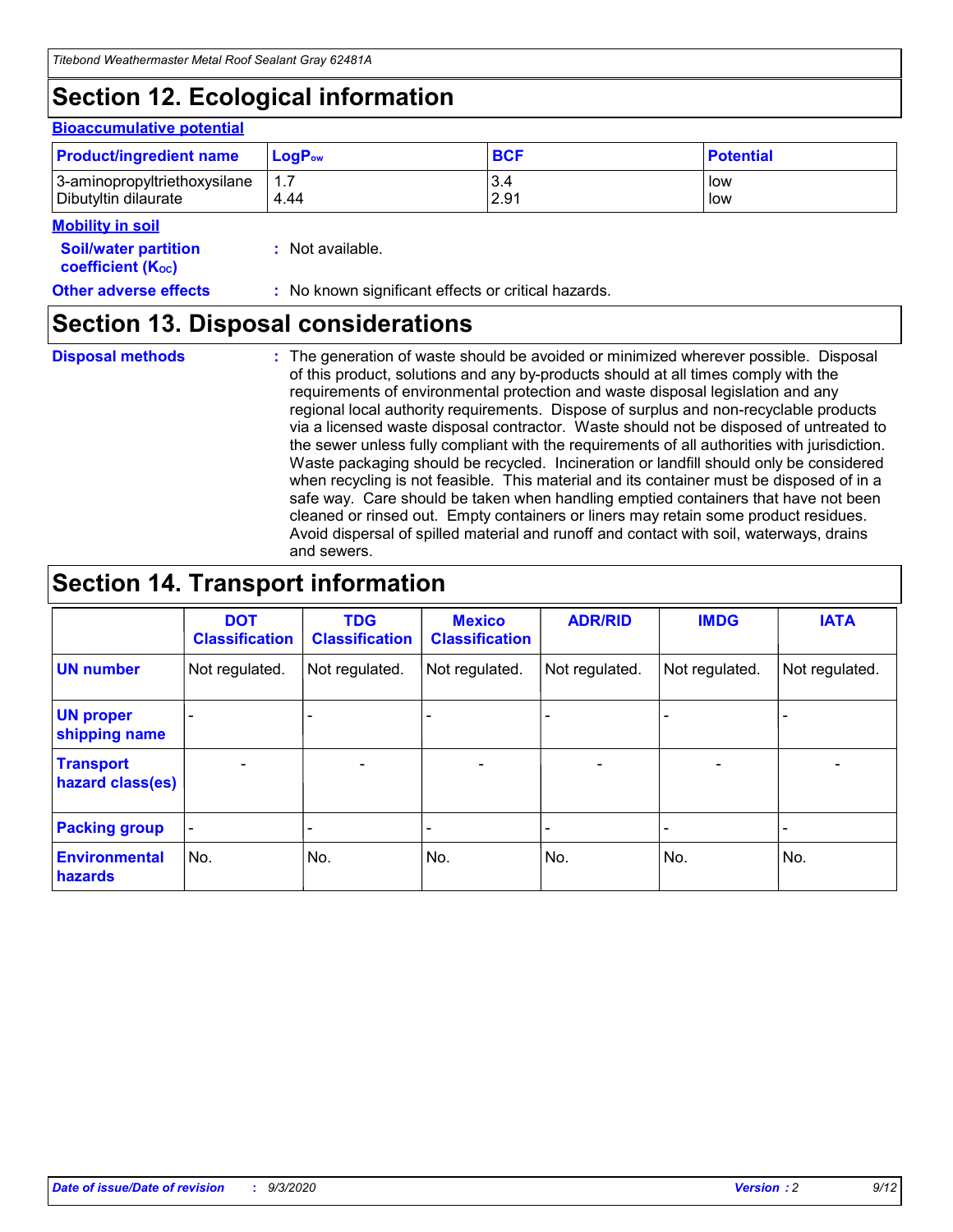### **Section 15. Regulatory information**

#### **U.S. Federal regulations**

#### **SARA 302/304**

#### **Composition/information on ingredients**

No products were found.

| SARA 304 RQ | Not applicable. |
|-------------|-----------------|
|-------------|-----------------|

#### **SARA 311/312**

#### **Classification :** EYE IRRITATION - Category 2B SKIN SENSITIZATION - Category 1 TOXIC TO REPRODUCTION - Category 1B HNOC - Product generates methanol during cure.

#### **Composition/information on ingredients**

| <b>Name</b>                  | $\frac{9}{6}$ | <b>Classification</b>                                                                                                                                                                                                                                                                                      |
|------------------------------|---------------|------------------------------------------------------------------------------------------------------------------------------------------------------------------------------------------------------------------------------------------------------------------------------------------------------------|
| 3-aminopropyltriethoxysilane | $\leq$ 3      | <b>FLAMMABLE LIQUIDS - Category 4</b><br><b>ACUTE TOXICITY (oral) - Category 4</b><br><b>SKIN IRRITATION - Category 2</b><br>EYE IRRITATION - Category 2A                                                                                                                                                  |
| Dibutyltin dilaurate         | ≤0.3          | <b>ACUTE TOXICITY (oral) - Category 3</b><br>SKIN CORROSION - Category 1C<br>SERIOUS EYE DAMAGE - Category 1<br>SKIN SENSITIZATION - Category 1<br><b>GERM CELL MUTAGENICITY - Category 2</b><br>TOXIC TO REPRODUCTION - Category 1B<br>SPECIFIC TARGET ORGAN TOXICITY (REPEATED<br>EXPOSURE) - Category 1 |

#### **State regulations**

**Massachusetts :**

: None of the components are listed.

**New York :** None of the components are listed. **New Jersey :** None of the components are listed.

**Pennsylvania :** None of the components are listed.

#### **California Prop. 65**

WARNING: This product can expose you to methanol, which is known to the State of California to cause birth defects or other reproductive harm. For more information go to www.P65Warnings.ca.gov.

| Ingredient name | No significant risk Maximum<br>level | acceptable dosage<br><b>level</b> |
|-----------------|--------------------------------------|-----------------------------------|
| I methanol      |                                      | Yes.                              |

#### **International regulations**

**Chemical Weapon Convention List Schedules I, II & III Chemicals** Not listed.

#### **Montreal Protocol**

Not listed.

**Stockholm Convention on Persistent Organic Pollutants**

Not listed.

#### **UNECE Aarhus Protocol on POPs and Heavy Metals** Not listed.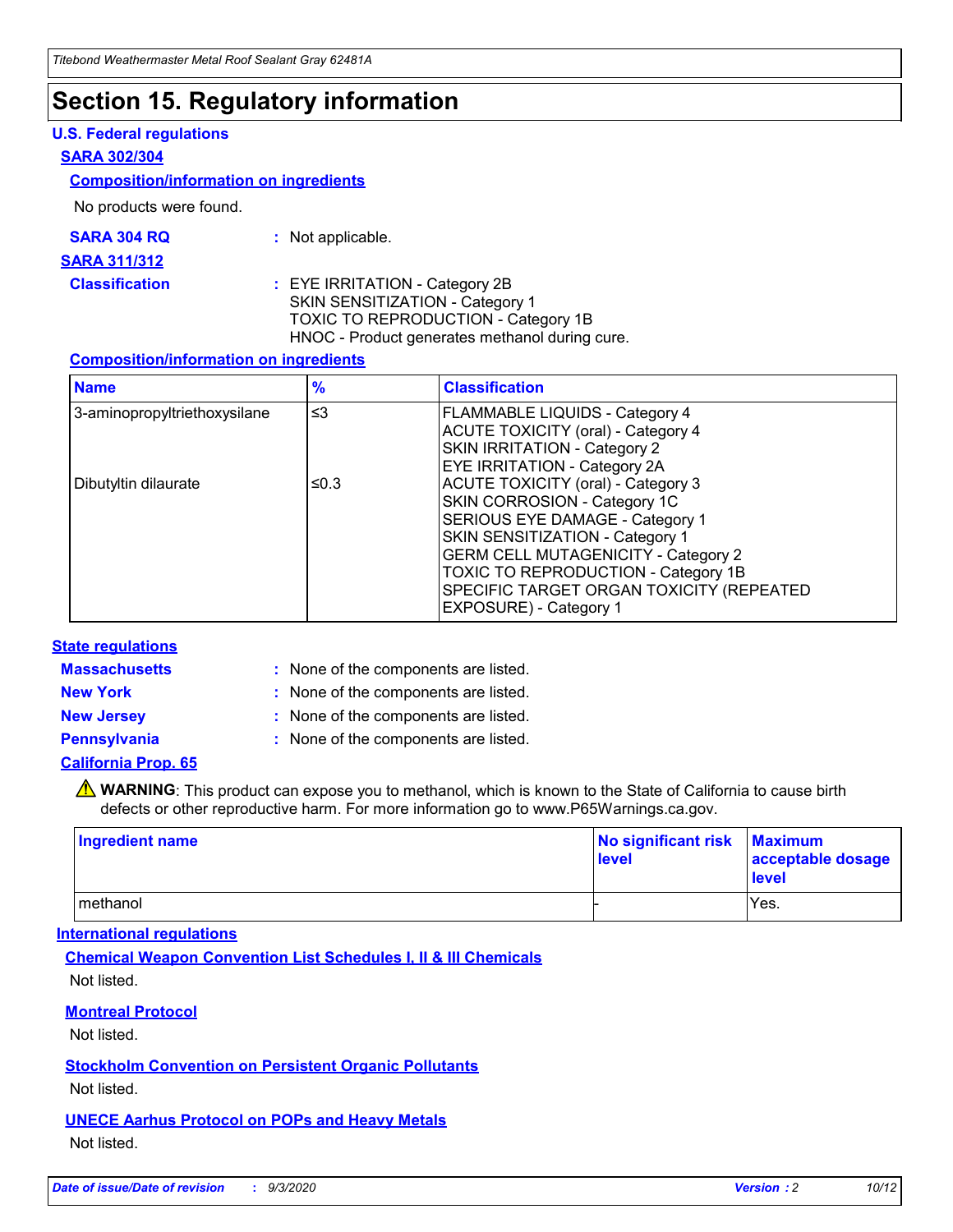### **Section 15. Regulatory information**

#### **Inventory list**

- 
- **China :** Not determined.

**United States TSCA 8(b) inventory**

**:** All components are active or exempted.

## **Section 16. Other information**





**Caution: HMIS® ratings are based on a 0-4 rating scale, with 0 representing minimal hazards or risks, and 4 representing significant hazards or risks. Although HMIS® ratings and the associated label are not required on SDSs or products leaving a facility under 29 CFR 1910.1200, the preparer may choose to provide them. HMIS® ratings are to be used with a fully implemented HMIS® program. HMIS® is a registered trademark and service mark of the American Coatings Association, Inc.**

**The customer is responsible for determining the PPE code for this material. For more information on HMIS® Personal Protective Equipment (PPE) codes, consult the HMIS® Implementation Manual.**

**National Fire Protection Association (U.S.A.)**



**Reprinted with permission from NFPA 704-2001, Identification of the Hazards of Materials for Emergency Response Copyright ©1997, National Fire Protection Association, Quincy, MA 02269. This reprinted material is not the complete and official position of the National Fire Protection Association, on the referenced subject which is represented only by the standard in its entirety.**

**Copyright ©2001, National Fire Protection Association, Quincy, MA 02269. This warning system is intended to be interpreted and applied only by properly trained individuals to identify fire, health and reactivity hazards of chemicals. The user is referred to certain limited number of chemicals with recommended classifications in NFPA 49 and NFPA 325, which would be used as a guideline only. Whether the chemicals are classified by NFPA or not, anyone using the 704 systems to classify chemicals does so at their own risk.**

#### **Procedure used to derive the classification**

| <b>Classification</b>                                                                                         | <b>Justification</b>                                  |
|---------------------------------------------------------------------------------------------------------------|-------------------------------------------------------|
| <b>EYE IRRITATION - Category 2B</b><br>SKIN SENSITIZATION - Category 1<br>TOXIC TO REPRODUCTION - Category 1B | Expert judgment<br>Expert judgment<br>Expert judgment |
| <b>History</b>                                                                                                |                                                       |

| .                                 |             |
|-----------------------------------|-------------|
| <b>Date of printing</b>           | : 4/22/2022 |
| Date of issue/Date of<br>revision | : 9/3/2020  |
| Date of previous issue            | : 9/3/2020  |
| <b>Version</b>                    | $\cdot$ 2   |
|                                   |             |